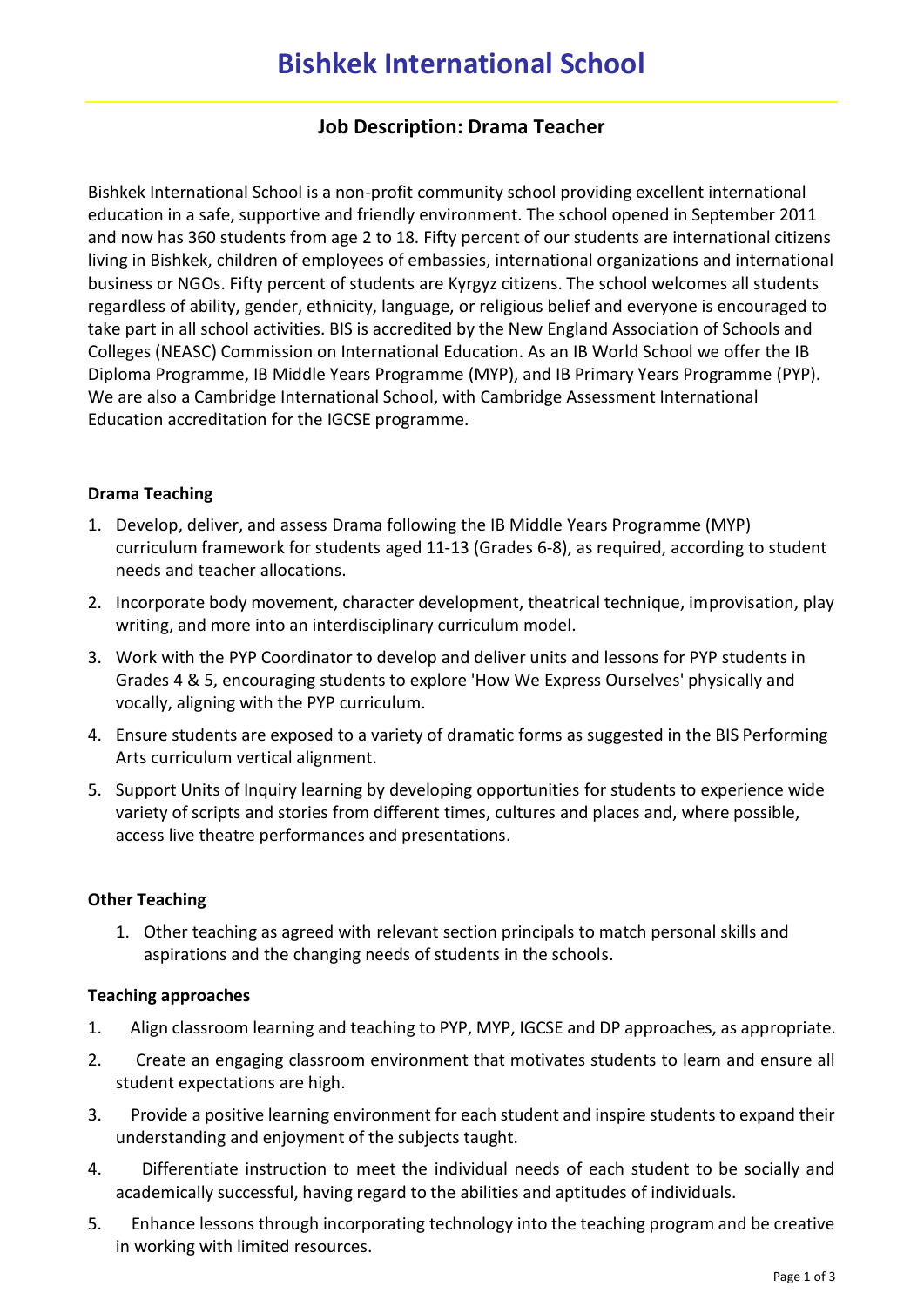- 6. Use a wide range of assessment methods to ensure student knowledge and understanding are appropriately recorded.
- 7. Provide individual tutoring for students who need support to progress in their course.
- 8. Be an exemplary teacher, clearly demonstrating effective planning, teaching and organization, and high standards of achievement and behaviour in lessons.
- 9. Collaborate with other teachers to ensure a consistent approach to learning and achievement of standards for each group.
- 10. Work with Programme Coordinators to produce relevant planning documents and attend relevant Programme meetings.
- 11. Plan, keep and report appropriate records to school management and parents.

## **Performance Director for Key Events**

1. Support the Head of Performing Arts with the creation, planning, organizing, and directing of drama performances for school events, by agreement with the Head of Performing Arts and school management.

#### **Other Responsibilities**

- 1. Organise and lead extra-curricular activities and student engagement in issues related to drama, and other interests, to promote positive interactions among students of all ages and develop their academic, creative, and sporting potential.
- 2. Supervise Extended Essay Students for the IB Diploma, and/or Community Service projects for High School and Middle School students (as required, according to student needs and teacher allocations).
- 3. Organise and lead relevant educational visits for Middle school students.

#### **General**

- 1. Maintain knowledge of current educational theory and practice and undertake professional training in liaison with the Head of Department and Programme Coordinators.
- 2. Act in accordance with the budgets, policies, procedures, directions, and decisions of the school management
- 3. Act as ambassador for the school and act in a manner that always upholds the values and ethos of the school
- 4. Maintain high quality standards in all areas of the school
- 5. Any other activities as agreed with management to contribute to overall development of the school.

#### **Reporting**

Report to the Head of Performing Arts Department.

Work closely with the Programme Coordinators for PYP, MYP, IGCSE and DP, as appropriate.